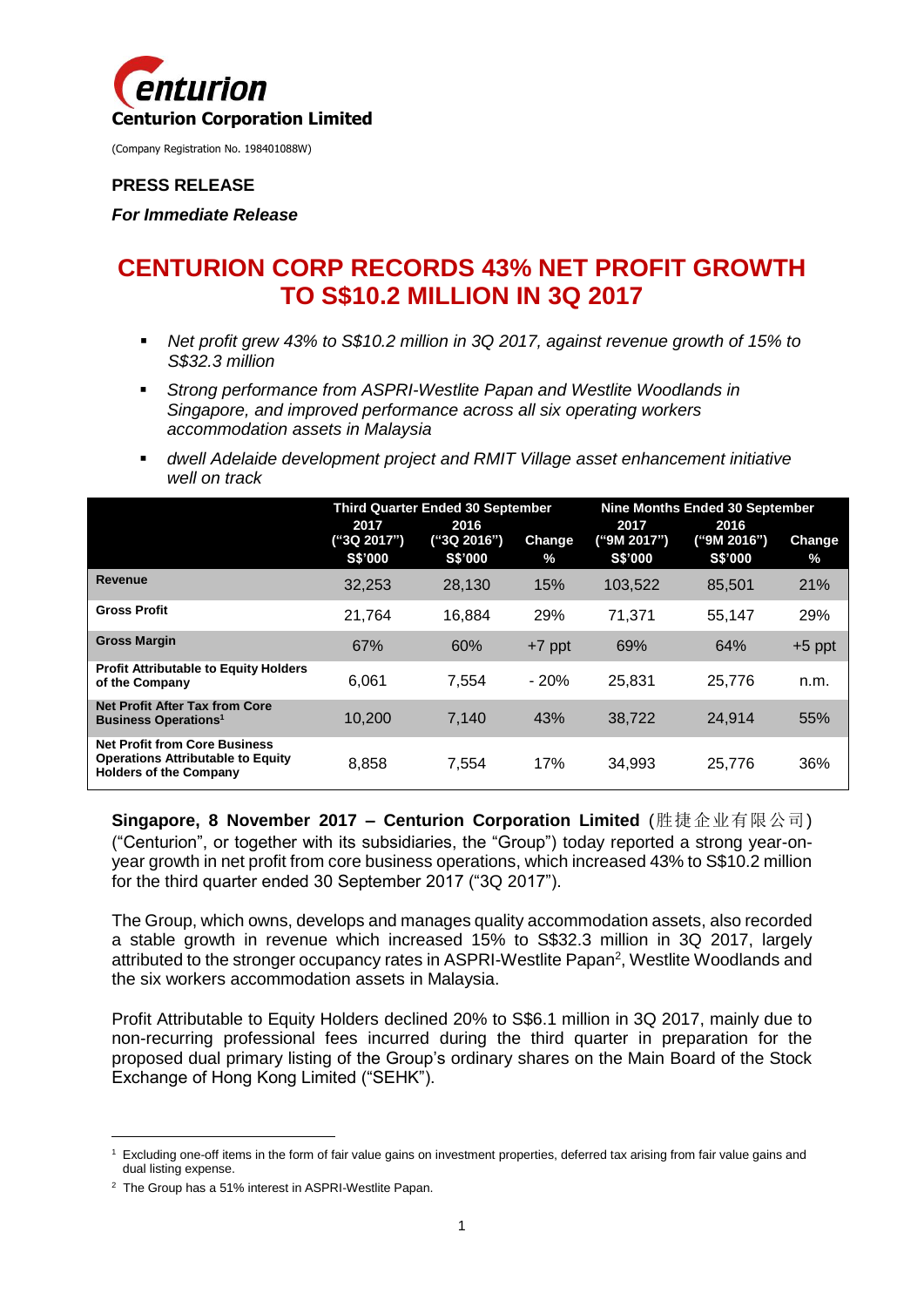

For the year to date, the Group also delivered an improved performance in the nine months ended 30 September 2017 ("9M 2017"), with a net profit from core business operations of S\$38.7 million, a 55% increase from the corresponding period last year.

Mr Kong Chee Min (江志明), CEO of Centurion Corporation Limited said, "The Group's diversified portfolio of workers and student accommodation assets have continued to achieve healthy occupancy rates and deliver improved performance year-on-year. This was largely due to our active management and marketing of all our assets, especially the six operating workers accommodation assets in Malaysia, which have largely recovered from the industry headwinds last year. Moving forward, we will continue to build on our current business and explore investment opportunities that will build on our core competencies as an owner, developer and manager of quality accommodation assets."

#### **Strong Accommodation Business Portfolio**

The Group's five purpose-built workers accommodation ("PBWA") assets in Singapore maintained a healthy occupancy rate of approximately 92% as at 30 September 2017, with Westlite Woodlands and ASPRI-Westlite Papan achieving high occupancy rates of approximately 100% and 99% respectively.

On 1 November 2017, the Group announced that the tenure for Westlite Tuas will expire on 30 January 2018, after the end of the 9-month extension of lease previously offered by the Ministry of National Development ("MND"). MND has not granted a further extension of the lease as the site is needed for redevelopment. The Group is in the process of shifting the residents at Westlite Tuas to the other workers accommodation owned by the Group, as well as to a pre-arranged workers accommodation nearby with available bed capacity. Concurrently, the Group is working with the Building and Construction Authority on the reinstatement and return of the land by 30 January 2018.

In Malaysia, the occupancy rates of the Group's six operating workers accommodation assets continued to improve, attaining an overall occupancy rate of almost 90%. The increase is attributable to the intensive marketing efforts by the Group, as well as favourable policies introduced by the Malaysian government which gradually permitted the addition of foreign workers into certain sectors.

The Group's eight purpose-built student accommodation ("PBSA") assets in the United Kingdom ("UK"), which operate under the **dwell** brand, continued their strong performance with an overall occupancy rate of over 97%.

The Group's 280-bed PBSA development project, dwell Adelaide, and asset enhancement programme ("AEP") for RMIT Village, are well on track for their expected completion in the fourth quarter of 2018. Upon the completion, dwell Adelaide and RMIT Village will bring the total number of PBSA beds in Australia to 896 beds.

In 3Q 2017, the Group announced plans to acquire up to 30% interest in a combined portfolio of six student accommodation assets, totalling 2,140 beds across five states in the United States. Due diligence for these six assets is ongoing, and the proposed acquisition is expected to be completed in the fourth quarter of 2017.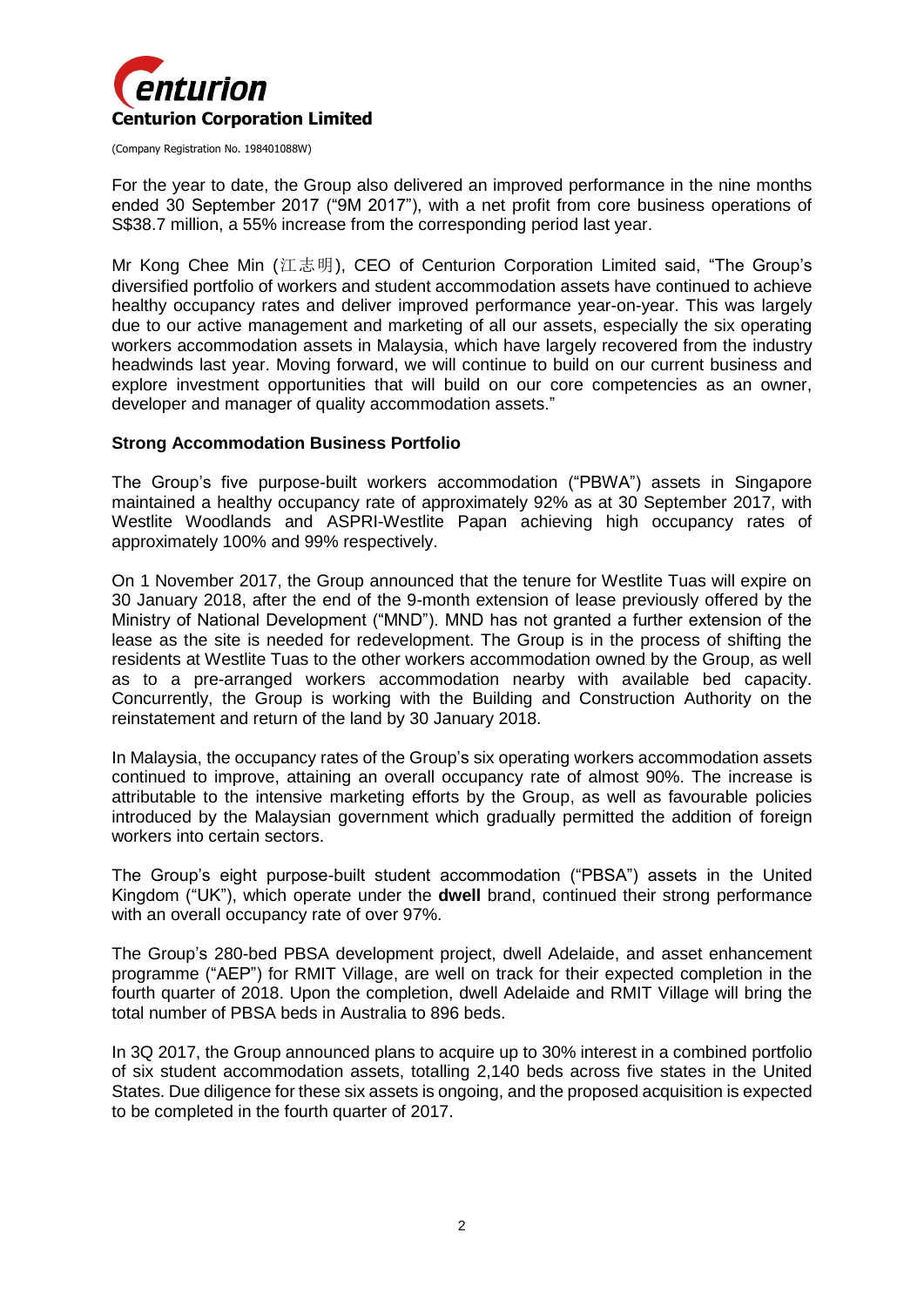

Moving forward, the Group will continue to selectively explore opportunities to grow its accommodation business through targeted and strategic expansion in existing and new markets, joint ventures and asset light strategies, including establishing and providing investment, asset and property management services.

As the general macroeconomic conditions began to improve, coupled with the positive demand and supply dynamics in the PBWA sector within Malaysia and Singapore, the Group remains optimistic in strengthening its leading position in both markets.

The Group also maintains a positive outlook for its student accommodation business, given the general strong demand and undersupply of PBSA beds in the markets the Group operates in.

## **Proposed Listing on the Stock Exchange of Hong Kong**

On 27 June 2017, the Group announced that it has submitted an application to the SEHK for the listing and permission to deal in its shares on the Main Board of the SEHK. The success of the proposed dual listing will be subject to prevailing market conditions, and the Group will provide updates through announcements when there are major developments.

- END -

### **ABOUT CENTURION CORPORATION LIMITED**

Centurion Corporation Limited owns and operates workers and student accommodation assets, as well as a storage disc manufacturing business. Its workers accommodation assets are managed under the **Westlite** brand and its student accommodation assets are managed under the **dwell** brand.

In Singapore, the Group had a capacity of c.34,700 beds across five workers accommodation assets in Toh Guan, Tuas, Mandai, Woodlands, and Jalan Papan as at 30 September 2017.

In Malaysia, the Group had a capacity of c.23,700 beds across six workers accommodation assets in Johor as at 30 September 2017. Westlite Bukit Minyak, with c.6,600 beds (under construction), and Westlite Juru, with c.6,100 beds (under planning) are both expected to be completed in 2018.

As at 30 September 2017, the Group owns RMIT Village, a student accommodation asset with 456 beds in Melbourne, Australia. dwell Adelaide, a 280-bed student accommodation is under development and expected to be completed in the fourth quarter of 2018. In addition, the Group owns a portfolio of eight student accommodation assets with a total of 2,420 beds in the United Kingdom and a 332-bed student accommodation asset in Singapore within the Selegie educational hub. Except for RMIT Village, all the other student accommodation assets are managed under the **dwell** brand.

During the third quarter of 2017, the Group announced plans to acquire up to 30% interest in a portfolio of six quality student accommodation assets, totalling 2,140 beds across five states in the United States. The acquisition is expected to be completed in the fourth quarter of 2017.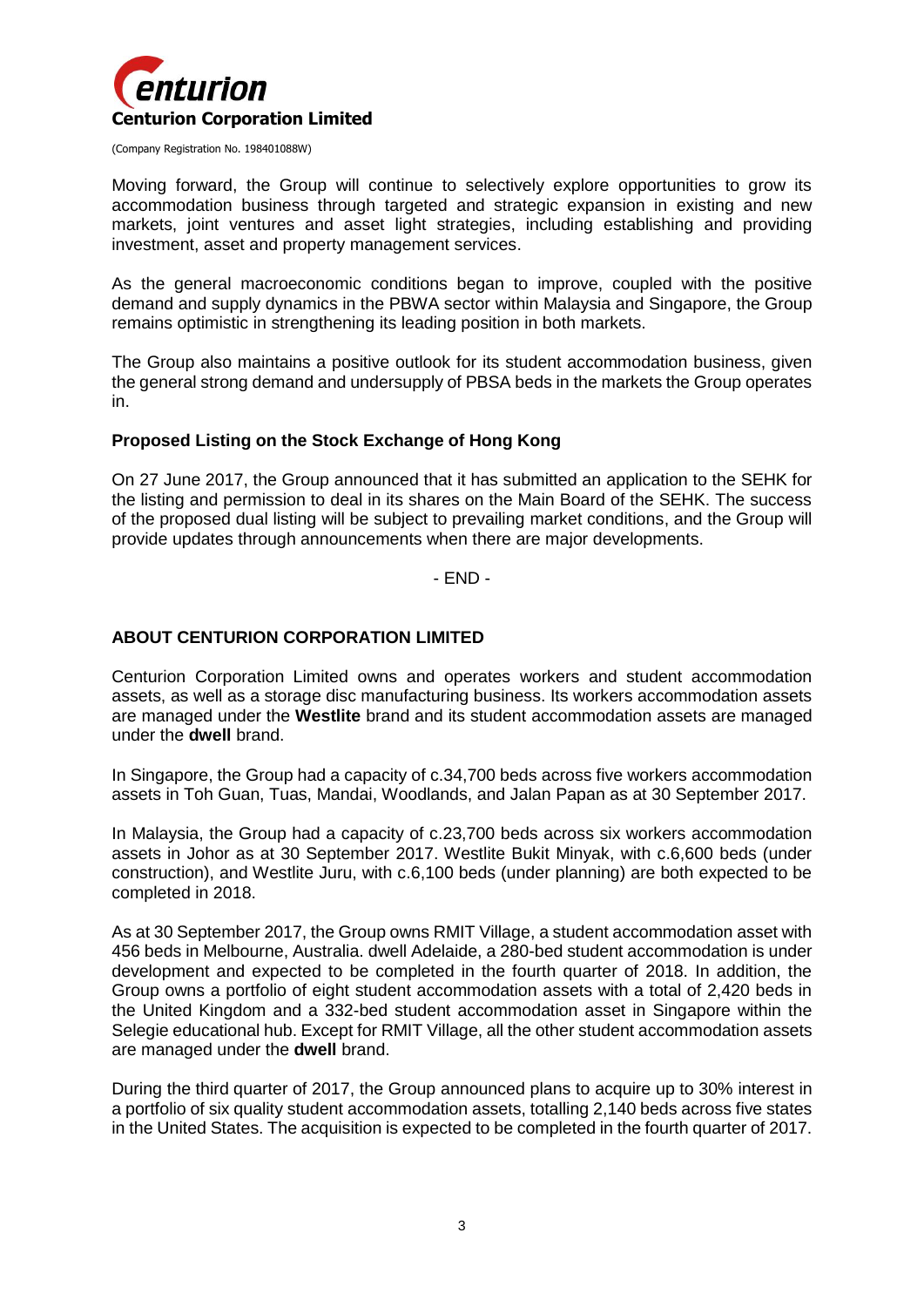

The Group expects to increase its overall portfolio of workers and student accommodation assets from c.61,608 beds as at 30 September 2017 to c.66,148 beds by the end of 2018.

For more information, please visit [http://www.centurioncorp.com.sg.](http://www.centurioncorp.com.sg/)

#### **Investor and Media Contact**

David Oh Investor Relations Manager +65 6745 3288 [david.oh@centurioncorp.com.sg](mailto:david.oh@centurioncorp.com.sg)